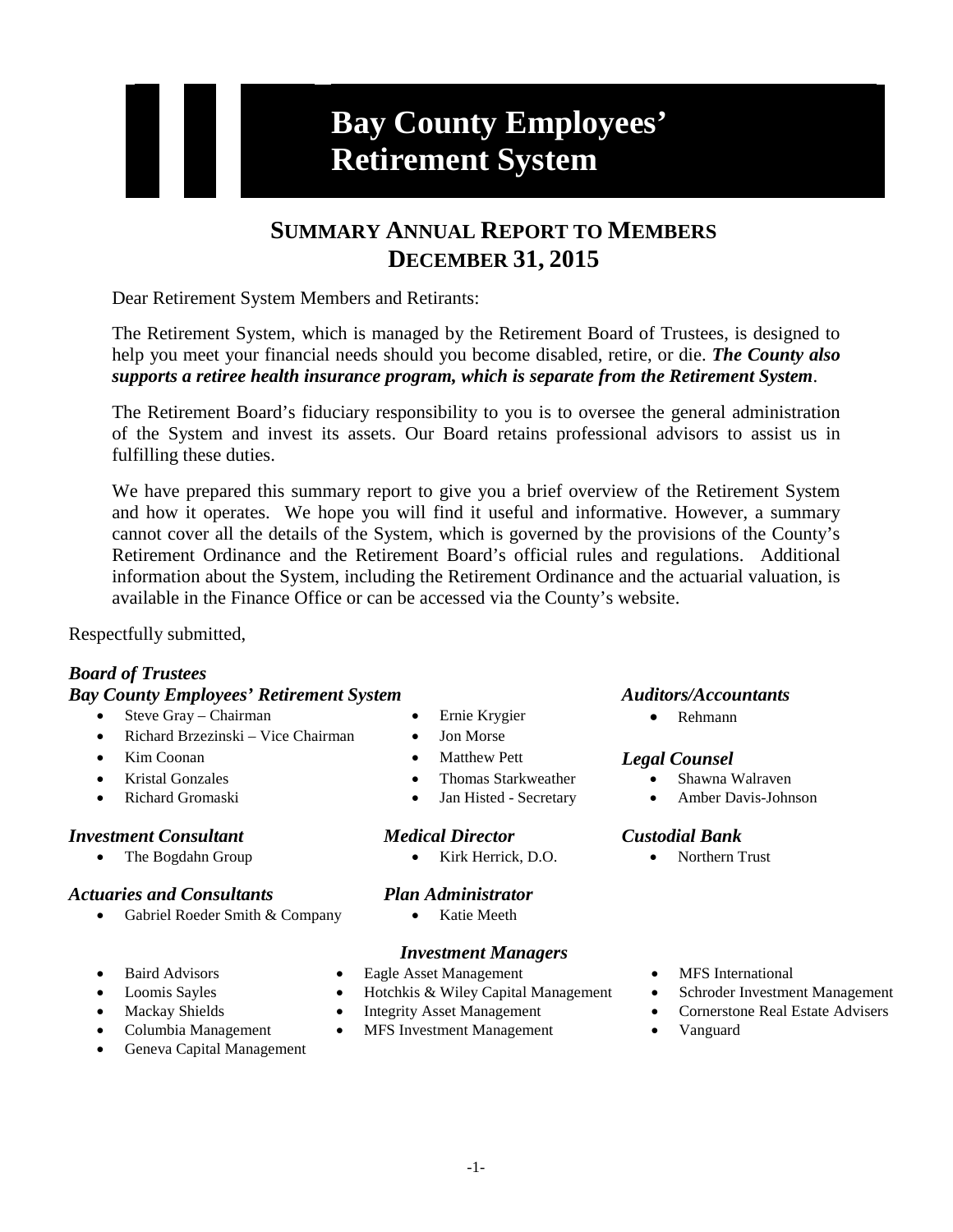## *Summary Results of the Actuarial Valuation*

Your Retirement System's financial objective is to accumulate the assets necessary to pay the promised benefits in an orderly manner. To accomplish this, contribution rates are established in a manner that is designed to keep those rates approximately level as a percentage of payroll from year-to-year.

The Board of Trustees of the Bay County Employees' Retirement System provides for payment of the required employer contribution as described in MCL 38.1140m and the Bay County Employees' Retirement System Ordinance.

To determine an appropriate employer contribution level for the ensuing year and to gauge how the System's funding is meeting this fundamental objective, an independent firm of actuaries and employee benefit consultants, Gabriel Roeder Smith & Company, conducts annual actuarial valuations.

These valuations are based on the System's past experience, information about current participation and financial markets, and assumptions concerning the System's future demographic and economic activity. The results of the December 31, 2015 valuation, based on the established funding objective, are summarized below:

| <b>Valuation Date</b>                         | December 31, 2015                                                                                                                                                                                                                                                                                                                          |                                                         |  |  |  |
|-----------------------------------------------|--------------------------------------------------------------------------------------------------------------------------------------------------------------------------------------------------------------------------------------------------------------------------------------------------------------------------------------------|---------------------------------------------------------|--|--|--|
| <b>Actuarial Cost Method</b>                  | Individual Entry Age Normal Cost                                                                                                                                                                                                                                                                                                           |                                                         |  |  |  |
| <b>Amortization Method</b>                    | Level dollar amount for Library. Level percent-of-payroll for all other groups.                                                                                                                                                                                                                                                            |                                                         |  |  |  |
| Open/Closed Plan                              | The Bay County Employee's Retirement System is open to all future hires, except<br>Library members hired on or after January 1, 2012.                                                                                                                                                                                                      |                                                         |  |  |  |
| <b>Amortization Periods</b>                   | 27 years closed for groups that are underfunded (unfunded accrued liability is positive).<br>10 years open for groups that are overfunded (unfunded accrued liability is negative).<br>10 years closed for BABH Early Retirement Incentive Program (ERIP) starting with the<br>contribution for the fiscal year beginning January 1, 2015. |                                                         |  |  |  |
| <b>Asset Valuation Method</b>                 |                                                                                                                                                                                                                                                                                                                                            | Market value with 5-year smoothing of gains and losses. |  |  |  |
| <b>Valuation Payroll</b>                      |                                                                                                                                                                                                                                                                                                                                            | \$46,989,813                                            |  |  |  |
| <b>Annual Pensions Paid</b>                   | \$16,982,555                                                                                                                                                                                                                                                                                                                               |                                                         |  |  |  |
| Average Annual Pensions Paid                  | S                                                                                                                                                                                                                                                                                                                                          | 18,300                                                  |  |  |  |
| Deferred Vested Members Annual Benefits       | \$.                                                                                                                                                                                                                                                                                                                                        | 997,929                                                 |  |  |  |
| Retirees and Beneficiaries Receiving Benefits |                                                                                                                                                                                                                                                                                                                                            | 928                                                     |  |  |  |
| <b>Deferred Vested Members</b>                |                                                                                                                                                                                                                                                                                                                                            | 86                                                      |  |  |  |
| <b>Active Plan Members</b>                    |                                                                                                                                                                                                                                                                                                                                            | 1,142                                                   |  |  |  |
| Total                                         |                                                                                                                                                                                                                                                                                                                                            | 2,156                                                   |  |  |  |
| Principal Actuarial Assumptions:              |                                                                                                                                                                                                                                                                                                                                            |                                                         |  |  |  |
| Net Investment Return                         |                                                                                                                                                                                                                                                                                                                                            | 7.5%                                                    |  |  |  |
| Projected Salary Increases                    |                                                                                                                                                                                                                                                                                                                                            | 3.5% pay inflation plus merit and longevity             |  |  |  |

− Cost of Living Adjustments None

|                          | <b>Fiscal Year Beginning January 1, 2017</b><br><b>Employer Contribution Rates as a Percentage of Active Member Payroll</b> |             |                      |              |                    |               |              |              |
|--------------------------|-----------------------------------------------------------------------------------------------------------------------------|-------------|----------------------|--------------|--------------------|---------------|--------------|--------------|
| <b>Contributions For</b> | General<br>County                                                                                                           | <b>DWS</b>  | Library <sup>^</sup> | <b>MCF</b>   | Sheriff's<br>Dept. | Road<br>Comm. | Total        | <b>BABH</b>  |
| <b>Valuation Payroll</b> | \$15,136,977                                                                                                                | \$2.913.457 | \$1,557,990          | \$10,004,714 | \$4,117,072        | \$2.928.252   | \$36,658,462 | \$10,331,351 |
| Normal Cost              |                                                                                                                             |             |                      |              |                    |               |              |              |
| Total                    | 10.51%                                                                                                                      | 11.53%      | \$176,616            | 10.63%       | 15.65%             | 14.93%        |              | 11.47%       |
| Member                   | 4.18                                                                                                                        | 4.00        | 58,676               | 4.00         | 5.60               | 4.76          |              | 4.00         |
| Employer (ER)            | 6.33                                                                                                                        | 7.53        | 117.940              | 6.63         | 10.05              | 10.17         |              | 7.47         |
| Amort. of ERIP UAL       |                                                                                                                             |             |                      |              |                    |               |              | 1.28         |
| Amort. of UAL            | (11.08)                                                                                                                     | 5.30        | (60, 932)            | (6.36)       | (18.69)            | 9.02          |              | 0.20         |
| <b>Computed ER Rate</b>  | $0.00\%$                                                                                                                    | 12.83%      | 57,008               | 0.27%        | $0.00\%$           | 19.19%        | \$1.088,320  | 8.95%        |

*^ Beginning with the 2103 valuation, the Library contribution is calculated as a level dollar amount, since the Library is closed to future hires.*

| <b>Funded Status</b>            | General<br>Countv | <b>DWS</b> | Library | <b>BMCF</b> | Sheriff's<br>Dept. | Road<br>Comm. | <b>Total</b> | <b>BABH</b> |
|---------------------------------|-------------------|------------|---------|-------------|--------------------|---------------|--------------|-------------|
| $AAL#$ *                        | \$94.1            | \$15.1     | \$10.9  | \$47.9      | \$29.1             | \$32.0        | \$229.1      | \$48.6      |
| Applied assets *                | 108.7             | 12.3       | 11.3    | 53.5        | 35.8               | 27.4          | 249.2        | 46.9        |
| (smoothed market value)         |                   |            |         |             |                    |               |              |             |
| %funded                         | 115.6%            | 81.8%      | 104.5%  | 111.6%      | 123.0%             | 85.6%         | 108.7%       | 96.4%       |
| # Actuarial Accrued Liabilities |                   |            |         |             |                    |               |              |             |
| * <i>\$</i> millions            |                   |            |         |             |                    |               |              |             |

*Actuary's Opinion*

-2- It is the actuary's opinion that the contribution amounts recommended in the most recent actuarial report are sufficient to meet the System's financial objective.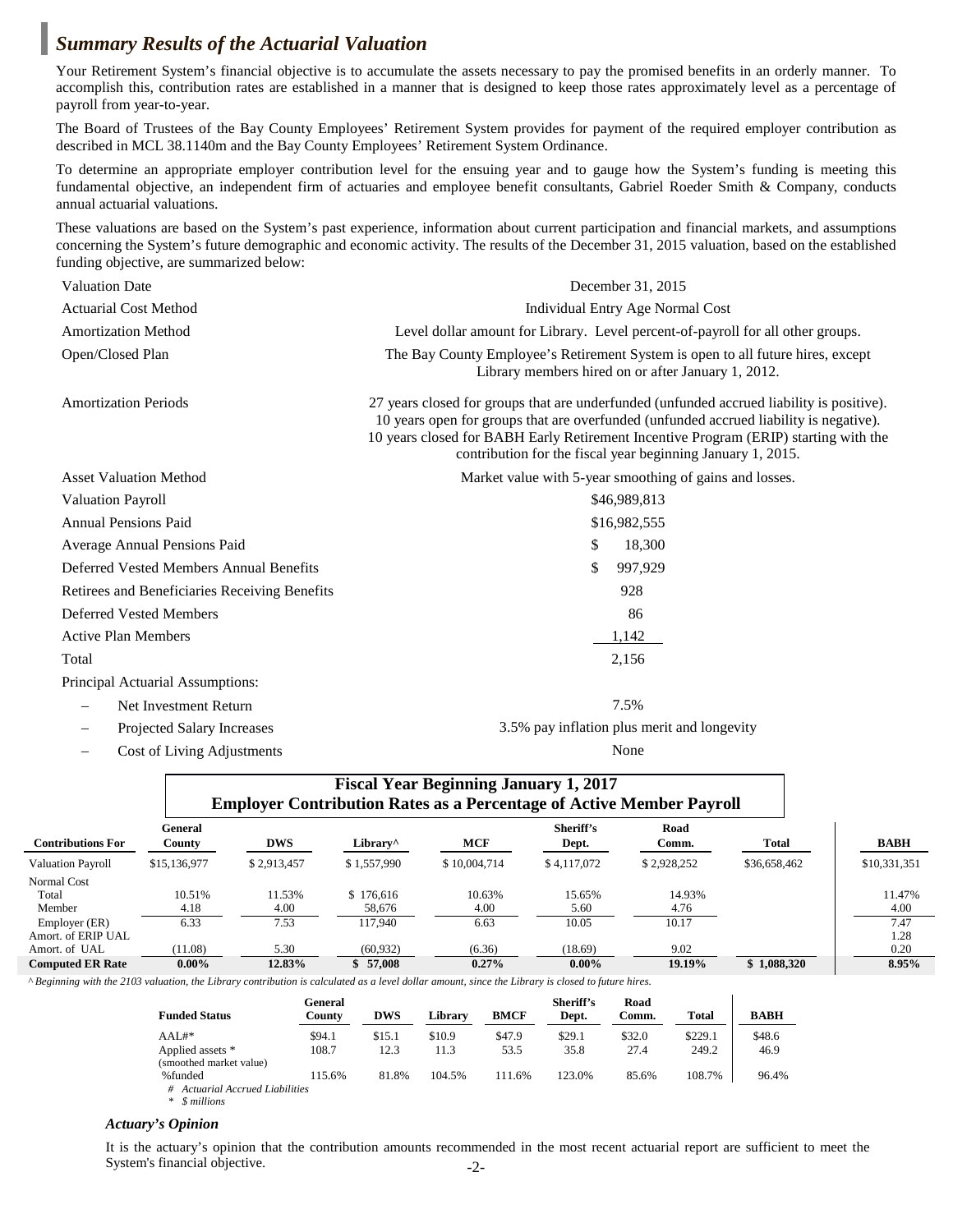Market Value - January 1

Revenues

Expenditures

### **Revenues & Expenditures**

| <b>Revenues &amp; Expenditures</b>       |               | Investments<br>(Market Value)                  |
|------------------------------------------|---------------|------------------------------------------------|
|                                          | 2015          |                                                |
| arket Value - January 1                  | \$308,140,893 | Domestic Stocks – 67%                          |
| evenues                                  |               |                                                |
| Member contributions                     | 2,011,545     | Cash Equivalents* $-3%$                        |
| <b>Employer contributions</b>            | 5,175,435     |                                                |
| Investment income                        | 4,145,569     |                                                |
| Miscellaneous income                     | 200,782       | $Bonds - 24%$                                  |
| Total                                    | 11,533,331    |                                                |
|                                          |               | Real Estate $-6%$                              |
| penditures                               |               |                                                |
| Benefit payments                         | 16,234,642    | * Adjusted for accruals net of payables.       |
| Refund of member contributions           | 191,002       |                                                |
| Administrative expenses                  | 264,272       | The market rate of return on System assets net |
| Professional training/education expenses | 14,226        | of expenses for the year ended December 31,    |
| Travel expenses                          | 1.890         | 2015 was 0.77%.                                |

The Board of Trustees has confirmed that the employer contributions shown above represent the required employer contribution for the year covered.

Travel expenses 1,890 Investment expenses 1,980,463 Professional expenses 29,500 Total 18,725,995

Market Value - December 31 \$300,948,229

### **Average Annual Market Rate of Return\***

*Period Ending December 31, 2015*

| 1-Year  | 0.8%  |
|---------|-------|
| 3-Year  | 10.2% |
| 5-Year  | 8.3%  |
| 7-Year  | 11.9% |
| 10-Year | 5.9%  |

*\* Geometric averages of reported dollar-weighted annual returns (net of fees). Results may differ from investment manager's stated returns.*

## **Projected Expenses for the Fiscal Year Ending December 31, 2016**

| Administrative                  | 409.233<br>\$. |
|---------------------------------|----------------|
| Professional Training/Education | 16,500         |
| Travel                          | 3,000          |
| Investment                      | 2,182,500      |
| Professional                    | 71,000         |